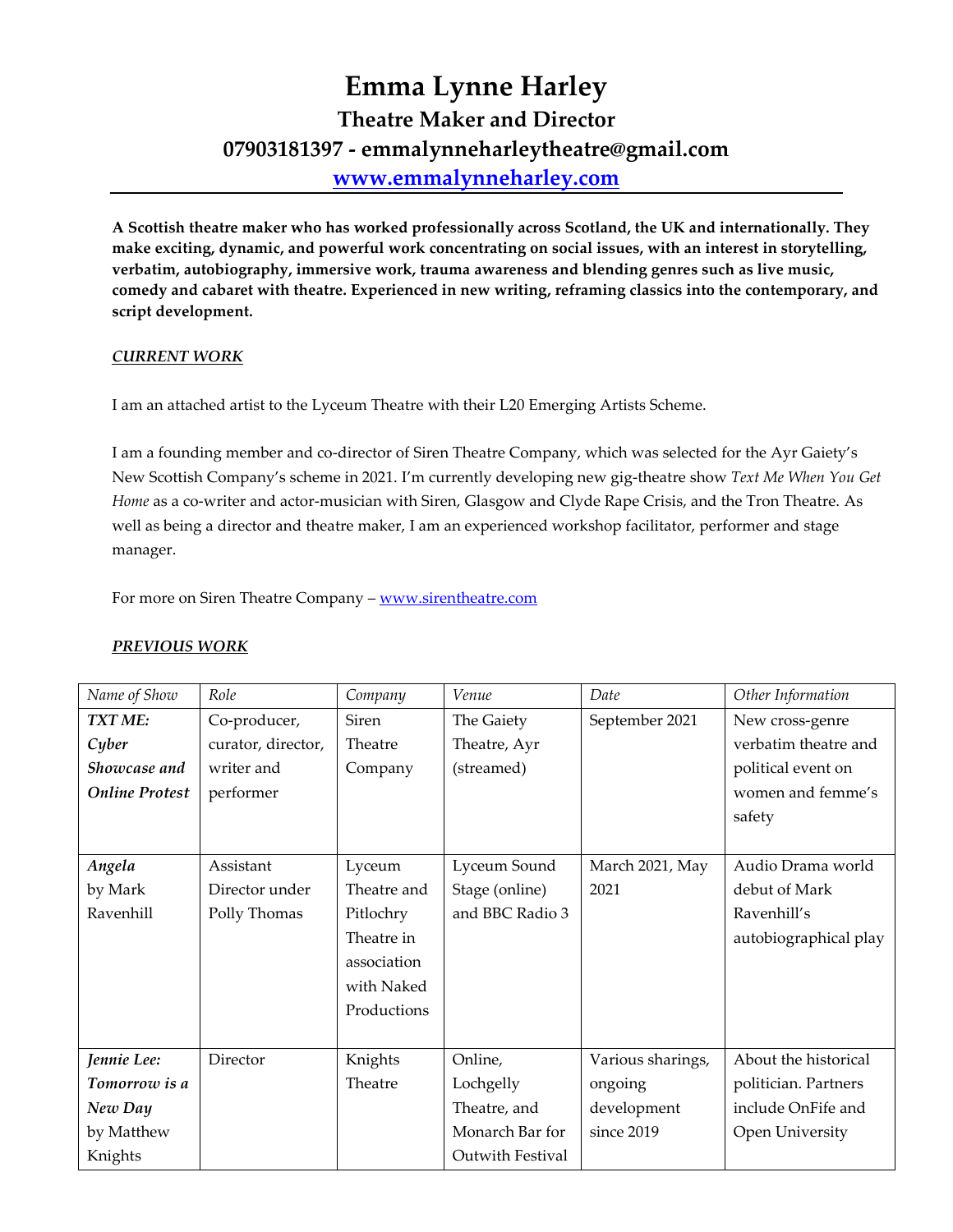| There and<br><b>Back Again</b><br>Text Me When<br>You Get Home<br>Walking on<br>Eggshells | Writer/Performer<br>Director/Editor<br>Co-writer, Actor-<br>muscian<br>Maker/Performer | OnFife-<br>Shining a<br>Light on<br>performing<br>artists<br>commission<br>Siren<br>Theatre<br>Company<br>Creative<br>Electric, Girl<br>Code<br>Theatre | Online<br>In development,<br>early stage<br>sharing at Tron<br>Theatre 2019<br>Hothouse<br>Cabaret,<br><b>Working Class</b><br>Exotica, | March 2021<br>November 2019 -<br>ongoing<br>Various April<br>2019 - March 2020                                 | Commissioned by<br>OnFife. Can be<br>viewed at:<br>https://www.youtube.c<br>om/watch?v=j-<br><b>MOeCrMOTO</b><br>In collaboration with<br>Tron Theatre and<br>Glasgow and Clyde<br>Rape Crisis<br>Autobiographical<br>cabaret-theatre |
|-------------------------------------------------------------------------------------------|----------------------------------------------------------------------------------------|---------------------------------------------------------------------------------------------------------------------------------------------------------|-----------------------------------------------------------------------------------------------------------------------------------------|----------------------------------------------------------------------------------------------------------------|---------------------------------------------------------------------------------------------------------------------------------------------------------------------------------------------------------------------------------------|
|                                                                                           |                                                                                        |                                                                                                                                                         | Brewhemia,<br>Femfest Brighton                                                                                                          |                                                                                                                |                                                                                                                                                                                                                                       |
| Reminiscences<br>of Dunfermline<br>by Diane<br>Stewart                                    | Director                                                                               | Outwith<br>Festival/<br>Dunfermline<br>Heritage<br>Partnership                                                                                          | Carnegie Hall<br>Dunfermline                                                                                                            | September 2019                                                                                                 | Commissioned by<br>Dunfermline Heritage<br>Partnership,<br>adaptation of the<br>book of the same<br>name by Alexander<br>Stewart.                                                                                                     |
| Life in the<br>Dead Sea                                                                   | Writer                                                                                 | Blazing<br>Hyena                                                                                                                                        | The Mad Hatter<br>Edinburgh                                                                                                             | January 2019                                                                                                   | Reading directed by<br>Catherine Exposito                                                                                                                                                                                             |
| Sex, Drugs and<br>a Cup of Tea                                                            | Writer and<br>Director                                                                 | Pandorum<br>Theatre                                                                                                                                     | Wee Red Bar,<br>Assembly Roxy,<br>Edinburgh<br>Fringe (Sweet<br>Novotel),<br>Monarch Bar<br>(Outwith<br>Festival)                       | Various from<br>March 2018 until<br>September 2018,<br>including month-<br>long run at the<br>Edinburgh Fringe | Semi-<br>autobiographical<br>show in partnership<br>with Galop, LGBT+<br>anti-violence charity<br>Trailer -<br>https://www.youtube.<br>com/watch?v=pD2Tm<br>i5uBdg                                                                    |
| Solipsism<br>By Lewis                                                                     | Director                                                                               | Blazing<br>Hyena                                                                                                                                        | The Mad Hatter<br>Edinburgh                                                                                                             | 2018                                                                                                           | Directed reading                                                                                                                                                                                                                      |
| Lauder                                                                                    |                                                                                        |                                                                                                                                                         |                                                                                                                                         |                                                                                                                |                                                                                                                                                                                                                                       |
| For Better, For<br>Worse<br>By Jill Franklin                                              | Director                                                                               | Blazing<br>Hyena                                                                                                                                        | The Mad Hatter<br>Edinburgh                                                                                                             | 2018                                                                                                           | Directed reading                                                                                                                                                                                                                      |
| F*ckboys for<br>Freedom                                                                   | Director,<br>producer, co-<br>deviser,<br>performer                                    | Pandorum<br>Theatre                                                                                                                                     | Edinburgh<br><b>Fringe Sweet</b><br>Grassmarket                                                                                         | 2016 and 2017<br>Edinburgh Fringe                                                                              | In partnership with<br>the Campaign<br><b>Against Living</b><br>Miserably                                                                                                                                                             |